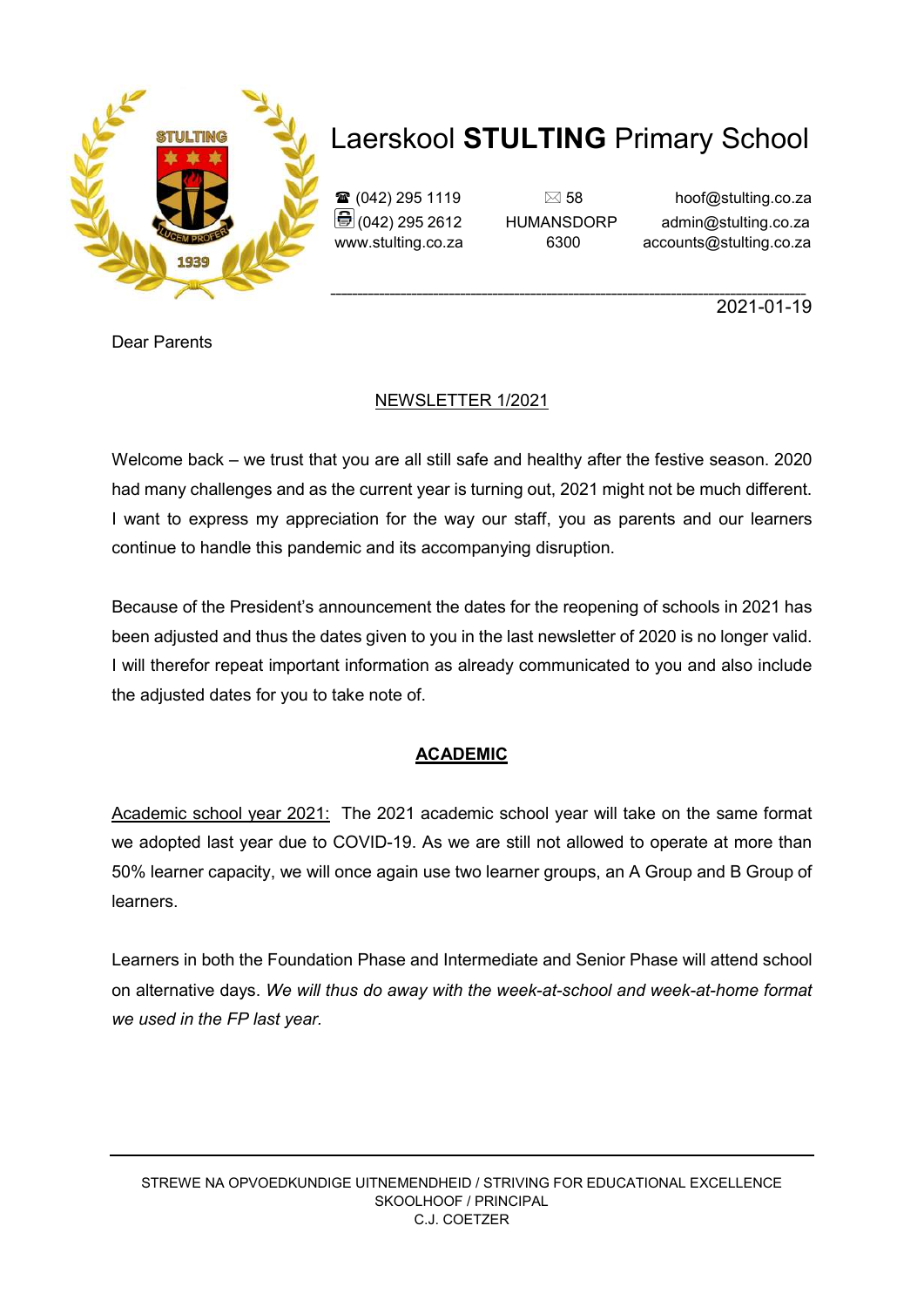

 $\mathbf{\hat{\mathbf{x}}}$  (042) 295 1119  $\Box$  58 hoof@stulting.co.za  $\bigcirc$  (042) 295 2612 HUMANSDORP admin@stulting.co.za www.stulting.co.za 6300 accounts@stulting.co.za

Class lists 2021: We have already distributed the class lists for 2021. Please contact your 2020 class teacher if you did not receive it. New learners must please contact the school office for clarity: admin@stulting.co.za.

We also coordinated the brothers and sisters (households) in the different phases to ensure that they attend school on the same days. Please verify this and inform us if we missed anyone.

Days at home: Parents must take note that days at home are not "*OFF* days". Learners attend school on their school day and receive homework to still be done on that same day. During days at home, learners must work constructively on planned school tasks of which they must give an account of the next day.

Schools will reopen as follows in 2021:

- Monday 15 February for *Group A learners* and
- Tuesday 16 February for *Group B learners*.

Screening will take place between 07:00-07:30. Screening entails taking the learners' temperature, answering of a short questionnaire regarding learner symptoms and sanitizing of hands. The first academic period starts at 07:45.

| School entrances: |                               | School exits: |                         |
|-------------------|-------------------------------|---------------|-------------------------|
| Gr. RR-3:         | Piet Uys Street (07:00-07:30) | Gr. RR-3:     | Piet Uys Street (13:00) |
| Gr. $4-7$ :       | Heugh Street (07:00-07:30)    | Gr. 4-5:      | Piet Uys Street (13:30) |
|                   |                               | Gr. 6-7:      | Heugh Street (13:30)    |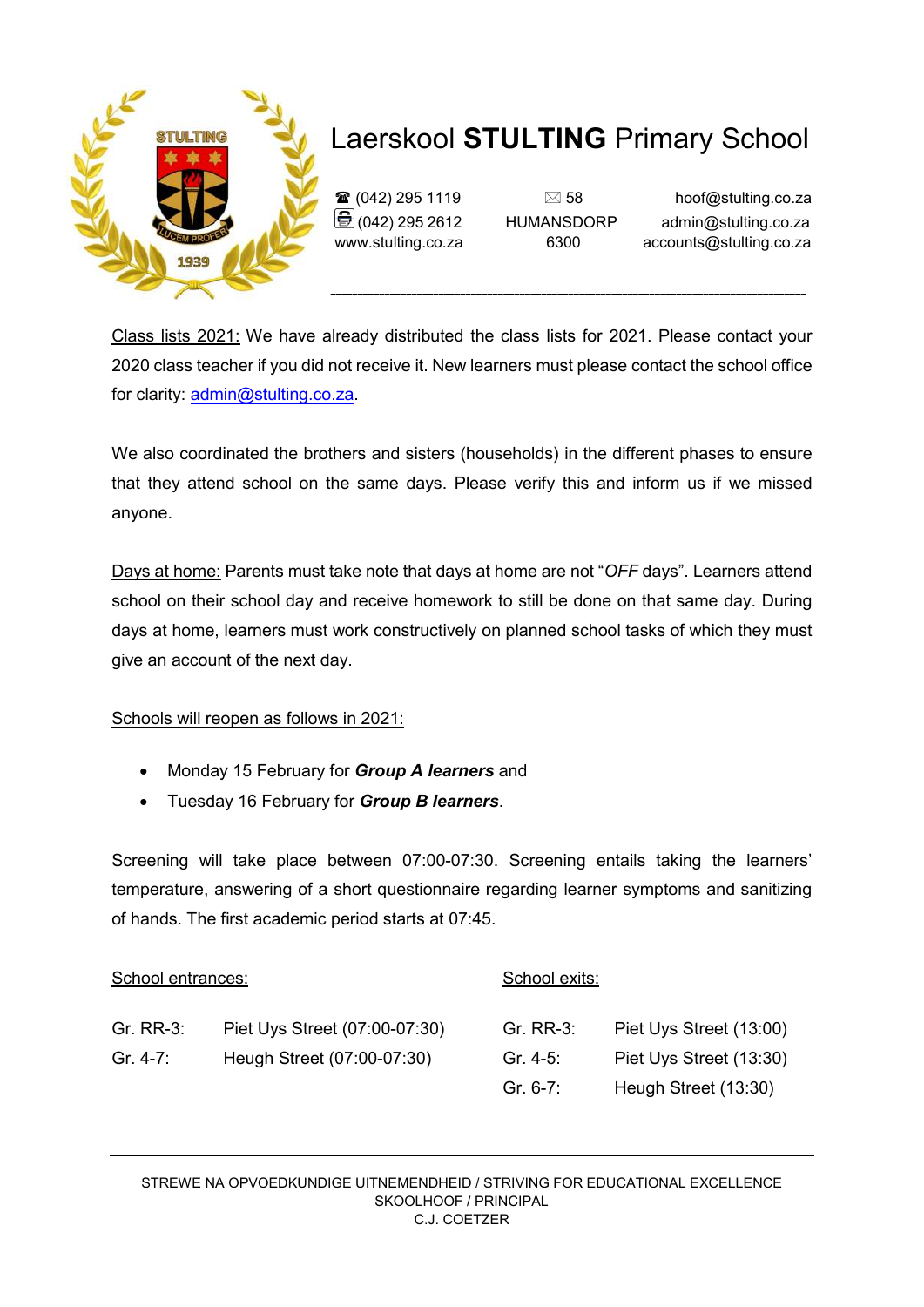

 $\mathbf{\widehat{a}}$  (042) 295 1119  $\Box$  58 hoof@stulting.co.za  $\bigoplus$  (042) 295 2612 HUMANSDORP admin@stulting.co.za www.stulting.co.za 6300 accounts@stulting.co.za

School hours 2021: Our school hours will be as follows: Gr. RR-3: 07:30-13:00 Gr. 4-7: 07:30-13:30

Parent Teacher Meetings: To conform to the social distances requirements we are planning these meetings as follows. The meetings all start at 18:00 and will take place in the school hall. We request that *only one parent per child* attend. Screening will begin at 17:30. Please allow time for this and wear your mask.

- Gr. RR/R: Monday 15 February Gr. 1: Tuesday 16 February
- Gr. 2: Wednesday 17 February Gr. 3: Thursday 18 February
- Gr. 4: Monday 22 February Gr. 5: Tuesday 23 February
- Gr. 6: Wednesday 24 February Gr. 7: Thursday 25 February

#### **FINANCES**

School Fees 2021: Thank you to all our parents who so diligently pay their school fees. Annual school fee 2021: *R 13 915* (Gr. 1-7) and *R 14 520* (Gr. RR/R) per child per year. A once-off book fee of *R 500* (Gr. RR-7) is payable in January.

School Fees are payable in advance. Please use the following banking details for monthly payments. NEDBANK, Account #: 126 3020 119, Branch #: 126-317, Reference: Your school fee reference number (appears on your school fee account). Please contact the school office at skoolfooie@stulting.co.za for any financial queries.

- 
- 
- 
-